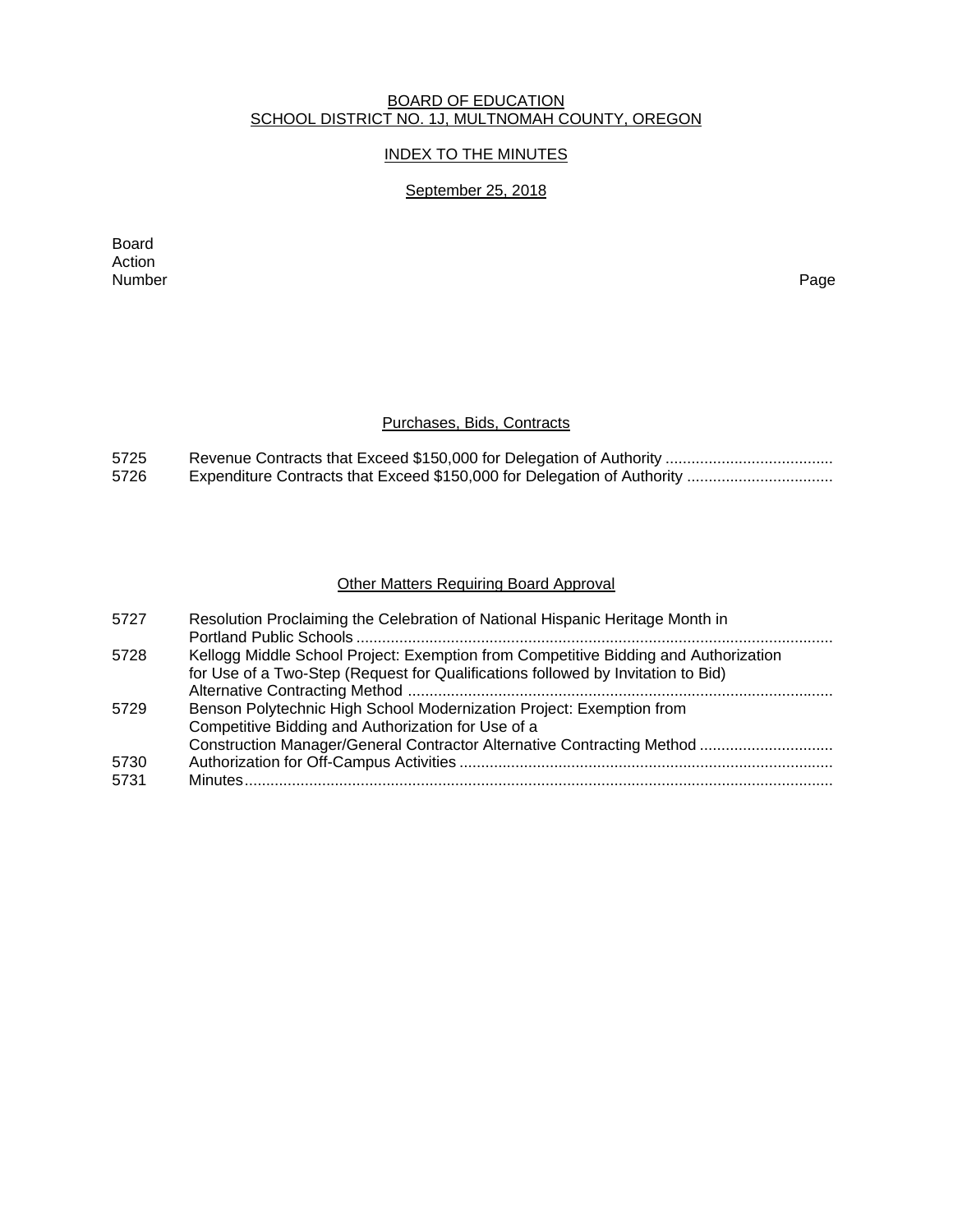September 25, 2018

## Purchases, Bids, Contracts

#### Numbers 5725 and 5726

Director Anthony moved and Director Rosen seconded the motion to adopt the above referenced items. The motion was put to a voice vote and passed unanimously (7-yes, 0-no), with Student Paesler voting yes, unofficial.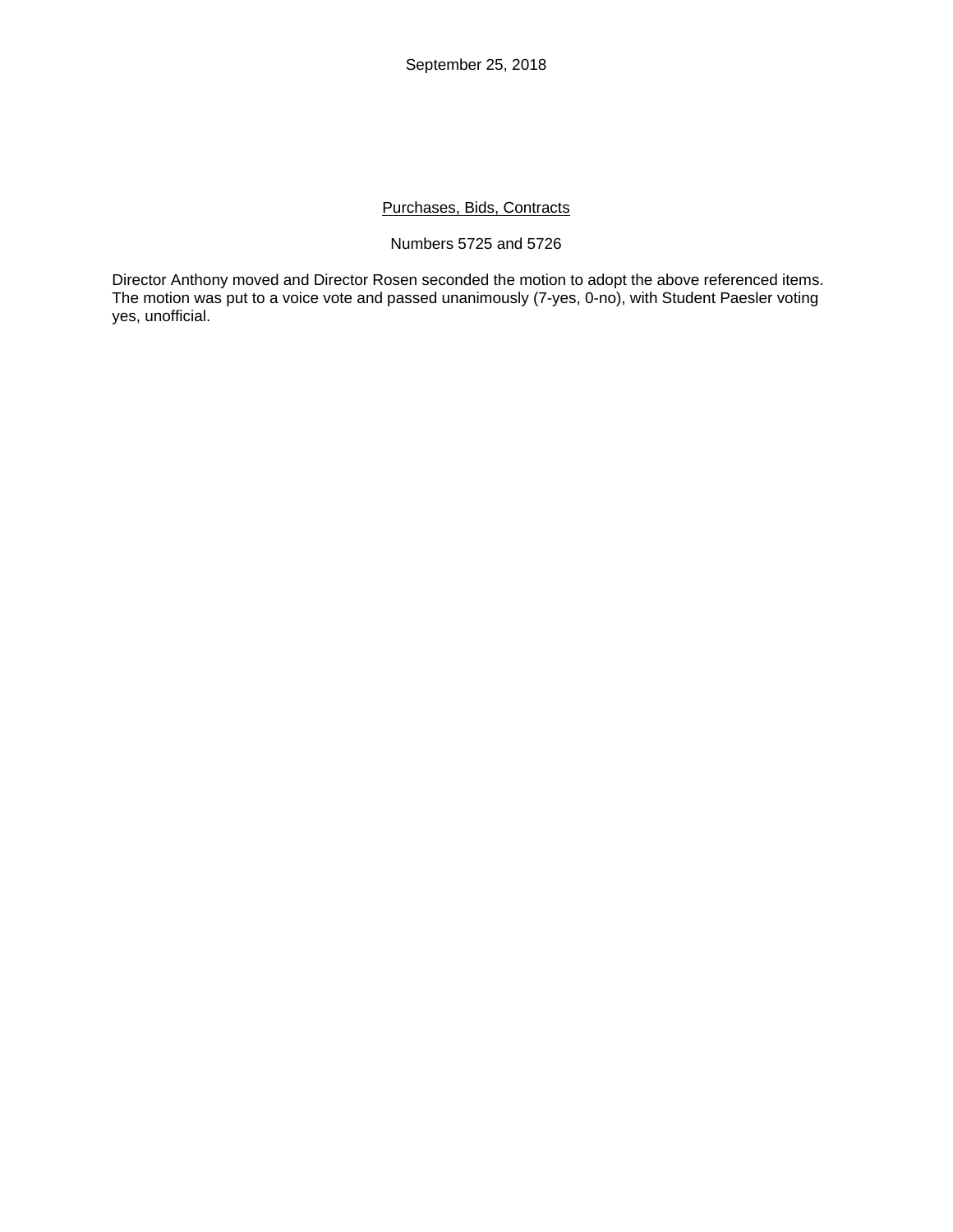#### Revenue Contracts that Exceed \$150,000 Limit for Delegation of Authority

#### **RECITAL**

Portland Public Schools ("District") Public Contracting Rules PPS-45-0200 ("Authority to Approve District Contracts; Delegation of Authority to Superintendent") requires the Board of Education ("Board") to enter into and approve all contracts, except as otherwise expressly authorized. Contracts exceeding \$150,000 per contractor are listed below.

#### **RESOLUTION**

The Superintendent recommends that the Board approve these contracts. The Board accepts this recommendation and by this resolution authorizes the Deputy Clerk to enter into the following agreements.

#### **NEW REVENUE CONTRACTS**

No New Revenue Contracts

#### **NEW INTERGOVERNMENTAL AGREEMENTS / REVENUE ("IGA/Rs")**

| Contract<br>Term | <b>Contract Type</b> | <b>Description of Services</b>                       | Contract<br>Amount                                                                                       | Responsible<br>Administrator,<br><b>Funding Source</b> |
|------------------|----------------------|------------------------------------------------------|----------------------------------------------------------------------------------------------------------|--------------------------------------------------------|
| 7/1/18           | Intergovernmental    | Contractor provides funding for                      | \$716.365                                                                                                | Y. Curtis                                              |
| 9/30/19          | Revenue              |                                                      |                                                                                                          | <b>Fund 205</b>                                        |
|                  | IGA/R 66789          |                                                      |                                                                                                          | Dept. 9999<br>Grant G1773                              |
| 9/30/18          | Intergovernmental    | Grant funding for seismic                            | \$2,500,000                                                                                              | C. Hertz                                               |
| through          |                      |                                                      |                                                                                                          | <b>Fund 438</b>                                        |
|                  |                      |                                                      |                                                                                                          | Dept. 5597<br>Project J0333                            |
|                  | through<br>9/30/20   | Agreement /<br>Agreement /<br>Revenue<br>IGA/R 66820 | Preschool Promise program for<br>60 children at Faubion School.<br>rehabilitation at Hayhurst<br>School. |                                                        |

### **AMENDMENTS TO EXISTING REVENUE CONTRACTS**

No Amendments to Existing Revenue Contracts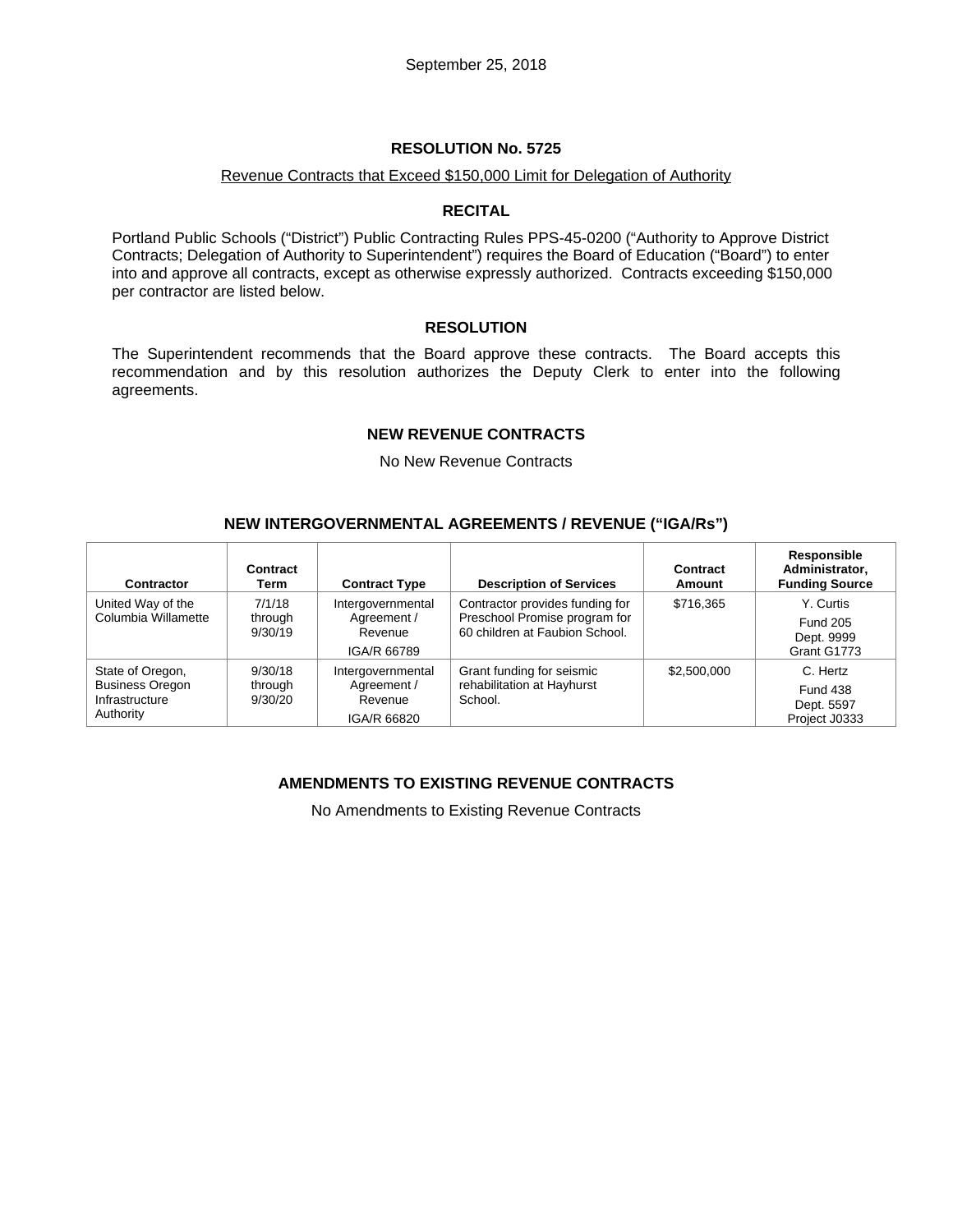#### Expenditure Contracts that Exceed \$150,000 for Delegation of Authority

### **RECITAL**

Portland Public Schools ("District") Public Contracting Rules PPS-45-0200 ("Authority to Approve District Contracts; Delegation of Authority to Superintendent") requires the Board of Education ("Board") enter into contracts and approve payment for products, materials, supplies, capital outlay, equipment, and services whenever the total amount exceeds \$150,000 per contract, excepting settlement or real property agreements. Contracts meeting this criterion are listed below.

### **RESOLUTION**

The Superintendent recommends that the Board approve these contracts. The Board accepts this recommendation and by this resolution authorizes the Deputy Clerk to enter into the following agreements.

| Contractor                       | <b>Contract</b><br><b>Term</b>                                                                                             | <b>Contract Type</b>                 | <b>Description of Services</b>                                                                                                                                                                                                                                  | Contract<br><b>Amount</b>                                                      | Responsible<br>Administrator,<br><b>Funding Source</b>     |
|----------------------------------|----------------------------------------------------------------------------------------------------------------------------|--------------------------------------|-----------------------------------------------------------------------------------------------------------------------------------------------------------------------------------------------------------------------------------------------------------------|--------------------------------------------------------------------------------|------------------------------------------------------------|
| <b>Identity Automation</b>       | 9/26/18<br>through<br>9/18/21<br>Option to<br>renew for<br>two<br>additional<br>one-year<br>terms<br>through<br>9/18/23    | Software<br>SW 66759                 | District-wide Identity and<br><b>Access Management services</b><br>for account provisioning,<br>deprovisioning, and employee<br>self-service for password<br>resets.<br>RFP 2018-2435                                                                           | Original Term:<br>\$733,325<br><b>Total Term if</b><br>renewed:<br>\$1,222,209 | C. Hertz<br><b>Fund Varies</b><br>Dept. 5581               |
| <b>Todd Hess Building</b><br>Co. | 9/26/18<br>through<br>12/31/19                                                                                             | Construction<br>C 66686              | Window replacements at<br>Vestal.<br>ITB-C 2018-2400                                                                                                                                                                                                            | \$365,555                                                                      | C. Hertz<br><b>Fund 438</b><br>Dept. 5597<br>Project J0316 |
| <b>Stoel Rives LLP</b>           | 9/26/18<br>through<br>6/30/19                                                                                              | <b>Legal Services</b><br>LS 66866    | Legal advice on employment<br>and other matters.<br><b>Direct Negotiation</b><br>PPS-46-0525(3)                                                                                                                                                                 | \$350.000                                                                      | L. Large<br><b>Fund 101</b><br>Dept. 5460                  |
| Self Enhancement<br>Inc.         | 9/26/18<br>through<br>6/30/19                                                                                              | <b>Personal Services</b><br>PS 66882 | Contractor will provide<br>participating students enrolled<br>at Jefferson with support and<br>advocacy services.<br><b>Direct Negotiation</b><br>PPS-46-0525(4)                                                                                                | \$1,399,825                                                                    | G. Guerrero<br><b>Fund 101</b><br>Dept. 5431               |
| Latino Network                   | 9/26/18<br>through<br>6/30/19<br>Option to<br>renew for<br>four<br>additional<br>one-year<br>periods<br>through<br>6/30/23 | <b>Personal Services</b><br>PS 66886 | Contractor will provide Colegio<br>de Padres/Parent College<br>program in a series of bi-<br>monthly workshop sessions to<br>proactively address student<br>discipline, various student<br>supports, and reinforce a<br>college-going culture.<br>RFP 2016-2199 | Original Term:<br>\$156,131<br><b>Total Term if</b><br>renewed:<br>\$780,655   | G. Guerrero<br><b>Fund 101</b><br>Dept. 5431               |

#### **NEW CONTRACTS**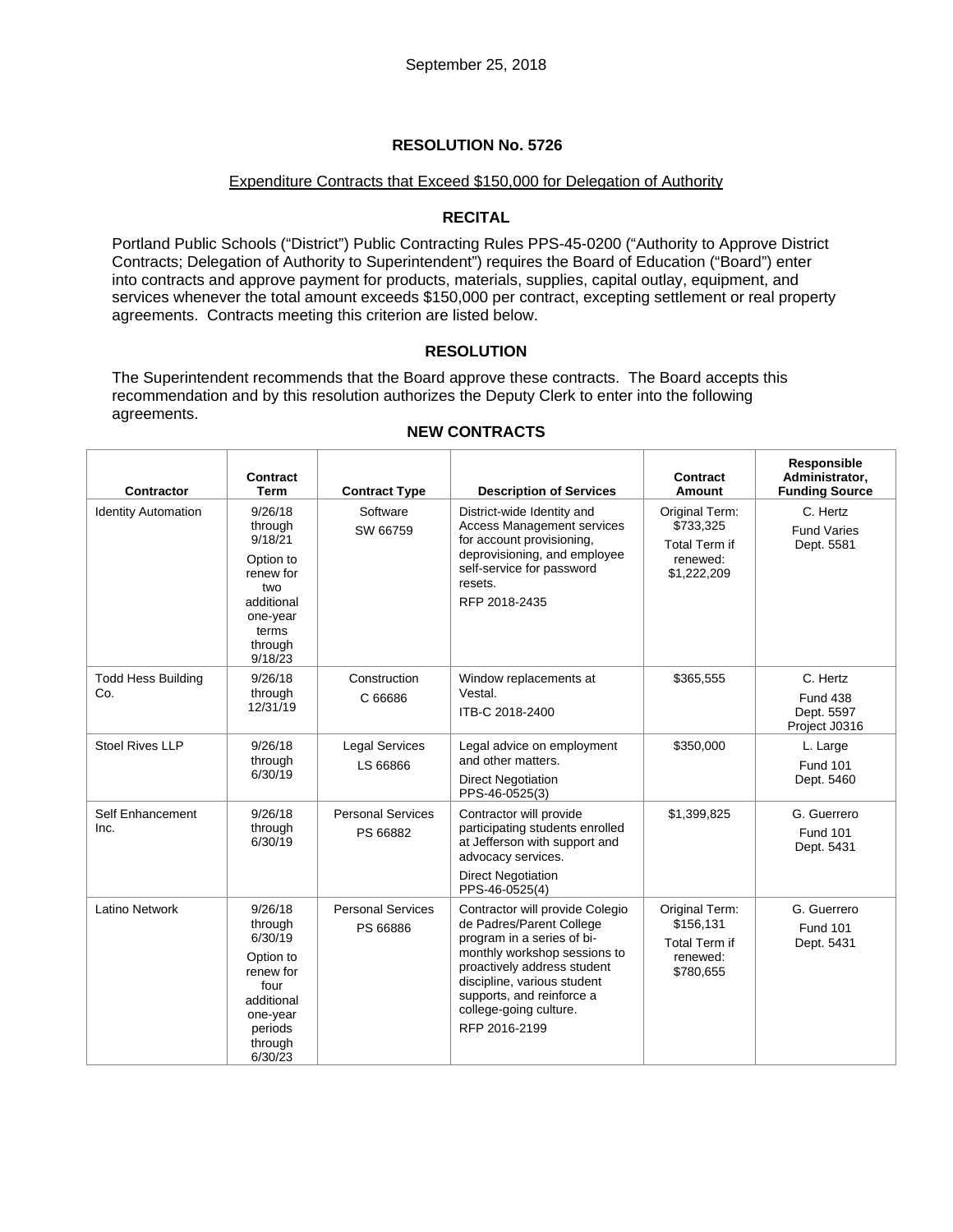| Contractor                                                                              | Contract<br>Term             | <b>Contract Type</b>                        | <b>Description of Services</b>                                                                                                                  | Contract<br>Amount | Responsible<br>Administrator,<br><b>Funding Source</b>    |
|-----------------------------------------------------------------------------------------|------------------------------|---------------------------------------------|-------------------------------------------------------------------------------------------------------------------------------------------------|--------------------|-----------------------------------------------------------|
| David Douglas School<br><b>District</b>                                                 | 7/1/18<br>through<br>6/30/19 | Intergovernmental<br>Agreement<br>IGA 66844 | Columbia Regional Program<br>and DDSD will partner to<br>deliver regional services to<br>eligible individuals with Autism<br>Spectrum Disorder. | \$208,884          | Y. Curtis<br><b>Fund 205</b><br>Dept. 5433<br>Grant G1700 |
| David Douglas School<br>District (on behalf of<br>Multnomah Early<br>Childhood Program) | 7/1/18<br>through<br>6/30/19 | Intergovernmental<br>Agreement<br>IGA 66845 | Columbia Regional Program<br>and DDSD will partner to<br>deliver regional services to<br>eligible individuals with Autism<br>Spectrum Disorder. | \$253,380          | Y. Curtis<br><b>Fund 205</b><br>Dept. 5433<br>Grant G1700 |

# **AMENDMENTS TO EXISTING CONTRACTS**

| <b>Contractor</b>                | Contract<br>Amendment<br>Term  | <b>Contract Type</b>                                | <b>Description of Services</b>                                                                                                                                                                                                | Amendment<br>Amount.<br><b>Contract Total</b> | Responsible<br>Administrator,<br><b>Funding Source</b> |
|----------------------------------|--------------------------------|-----------------------------------------------------|-------------------------------------------------------------------------------------------------------------------------------------------------------------------------------------------------------------------------------|-----------------------------------------------|--------------------------------------------------------|
| Brown & Brown of<br>Oregon, Inc. | 9/26/18<br>through<br>12/31/19 | <b>Personal Services</b><br>PS 60804<br>Amendment 1 | Amendment to fund 18-19<br>agency fee, fund potential work<br>on new OCIP plan for April<br>2019, and separate broker<br>contract anniversary from policy<br>expiration dates.<br><b>Direct Negotiation</b><br>PPS-46-0525(3) | \$190.524<br>\$952,619                        | L. Large<br><b>Fund 101</b><br>Dept. 5540              |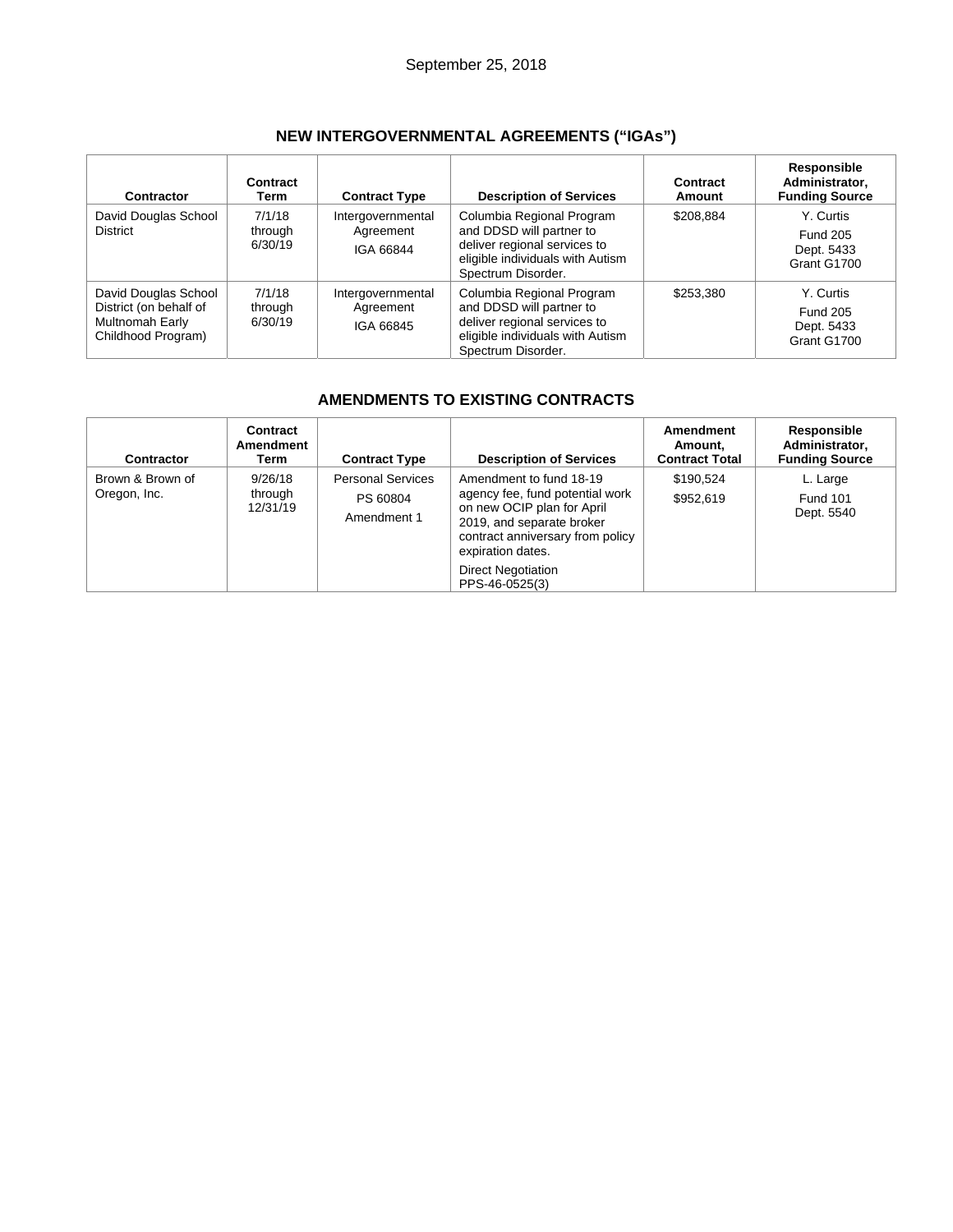September 25, 2018

#### Other Matters Requiring Board Approval

#### Numbers 5727 through 5731

During the Committee of the Whole, Director Esparza Brown moved and Director Kohnstamm seconded the motion to adopt Resolution 5727. The motion was put to a voice vote and passed unanimously (6 yes, 0-no), with Director Bailey absent and Student Representative Paesler voting yes, unofficial.

During the Committee of the Whole, Director Anthony moved and Director Kohnstamm seconded the motion to adopt Resolution 5728. The motion was put to a voice vote and passed unanimously (6-yes, 0 no), with Director Bailey absent and Student Representative Paesler voting yes, unofficial.

During the Committee of the Whole, Director Anthony moved and Director Kohnstamm seconded the motion to adopt Resolution 5729. The motion was put to a voice vote and passed unanimously (6-yes, 0 no), with Director Bailey absent and Student Representative Paesler voting yes, unofficial.

Director Anthony moved and Director Rosen seconded the motion to adopt Resolutions 5730 and 5731. The motion was put to a voice vote and passed unanimously (7-yes, 0-no), with Student Paesler voting yes, unofficial.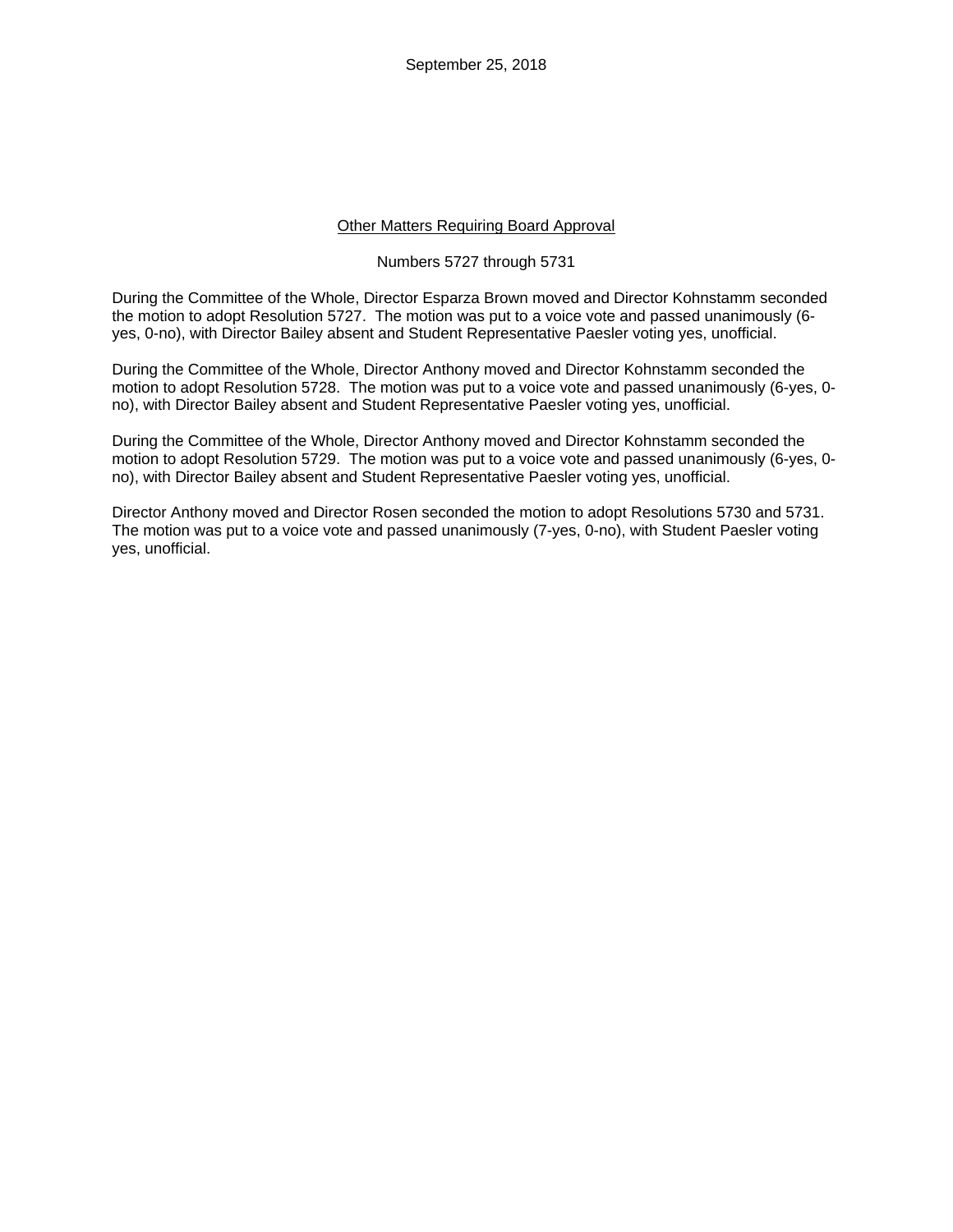#### Resolution Proclaiming the Celebration of National Hispanic Heritage Month in Portland Public Schools

### **RECITALS**

- A. Hispanic Heritage Week, which began in 1968 under President Lyndon Johnson, was expanded to National Hispanic Heritage Month by President Ronald Reagan and enacted into law in 1988 to cover a 30-day period starting on September 15, the day which represents the anniversary of independence for five Latin American countries;
- B. No matter the term one chooses to use, whether it be Hispanic, Latino, Latinx or Chicano/a, we speak of people whose history is rich with those who positively influence and enrich our nation, our society, our region, our state, and our schools through their entrepreneurship, commitment to community service, deep value of justice and liberty, and social and cultural life;
- C. Hispanic and Latinos have made profound contributions and continue to make advances in education, medicine, art, culture, and public service and been a consistent and vital influence in our nation's growth and prosperity;
- D. More that sixteen percent of enrolled students in the Portland Public Schools are Hispanic and/or Latino;
- E. Over eight percent of our Hispanic and/or Latino employees contribute to the accomplishment of PPS's mission;
- F. Understanding Hispanic/Latino history is an important part of celebrating Hispanic Heritage Month;
- G. Portland Public Schools has a Racial Education Equity Policy that states our commitment to affirmatively overcome the educational barriers that have resulted in a persistent, unacceptable achievement gap for students of color and to give each student the opportunity and support to meet his or her highest potential;
- H. Closing opportunity gaps while raising achievement for all students is the top priority of the Board of Education, the Superintendent and all district staff;
- I. The Portland Public Schools Board of Education believes each and every student is to be celebrated and appreciated for the distinct and vibrant contributions made by sharing cultures, language, ideas, beliefs and values within a school community.

### **RESOLUTION**

- 1. The Portland Public Schools Board of Education hereby promotes September 15th through October 15<sup>th</sup> as Hispanic Heritage Month and encourages staff, students, and community to observe, recognize, and celebrate the culture, heritage, and economic contributions of Hispanics to our Oregon and the United States through culturally relevant activity, and to learn from the past and understand the experiences that have shaped the United States.
- 2. The Superintendent or his designee shall work with all schools in the district to recognize Hispanic Heritage Month through culturally relevant lessons and activities.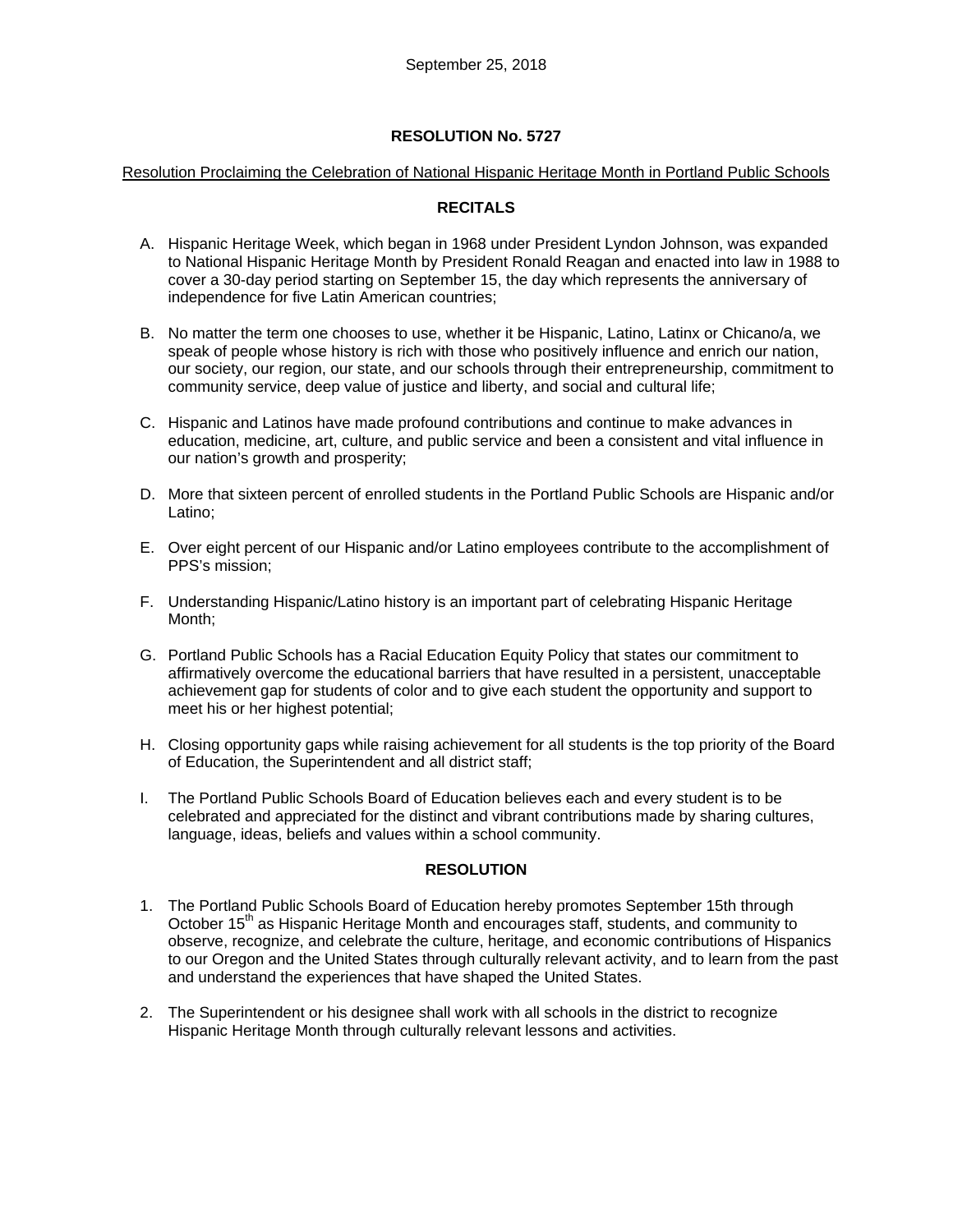#### Kellogg Middle School Project: Exemption from Competitive Bidding and Authorization for Use of a Two-Step (Request for Qualifications followed by Invitation to Bid) Alternative Contracting Method

## **RECITALS**

- A. The Board of Directors of Portland Public Schools ("District") is the Local Public Contract Review Board ("Board") pursuant to ORS 279A.060.
- B. ORS 279C.335(2) authorizes the Board to exempt certain public contracts or classes of contracts from the standard competitive bidding process otherwise required by the Public Contracting Code and Rules upon certain findings.
- C. In a duly and legally held election on May 16, 2017, general obligation bonds were approved by a majority of the qualified voters of Portland Public Schools voting at the election ("2017 Capital Improvement Bonds").
- D. The District intends to complete the Kellogg Middle School Public Improvement Project ("Kellogg Middle School Project") as part of the 2017 Capital Improvement Bond work.
- E. Staff has determined that use of the Two-Step (Request for Qualifications followed by Invitation to Bid) alternative contracting method is the preferred method of delivery for the complex Kellogg Middle School Project. This determination is supported by draft Findings of Fact ("Draft Findings") presented to the Board pursuant to ORS 279C.335.
- F. These Draft Findings specify the cost savings and design, scheduling, operational, safety, and logistical advantages gained through use of the Two-Step process.
- G. On September 11, 2018, the District issued a public notice in the Business Tribune announcing the District's intent to utilize the Two-Step alternative contracting method for the Kellogg Middle School Project. The notice was issued in compliance with ORS 279C.335 and the PPS Public Contracting Rules. The Draft Findings were made available for public review and comment on the date of publication.
- H. The Board held a public hearing on the Draft Findings on September 25, 2018.
- I. The Superintendent recommends approval of the exemption from competitive bidding and approval of the Two-Step (Request for Qualifications followed by Invitation to Bid) alternative contracting method for solicitation and completion of the Kellogg Middle School Project.

### **RESOLUTION**

- 1. The Board hereby adopts the Draft Findings in support of use of the Two-Step alternative contracting method for the Kellogg Middle School Project ("Findings").
- 2. The Board hereby exempts the Kellogg Middle School Project from competitive bidding requirements as provided in ORS 279C.335 and PPS Public Contracting Rules PPS-49-0145 and PPS-49-0600 through PPS-49-0690. The exemption is based upon the Findings pursuant to ORS 279C.335(2).
- 3. Pursuant to these Findings and decision, the Superintendent or his designee is hereby authorized to conduct a Two-Step alternative contracting process for the Kellogg Middle School Project.

*C. Hertz*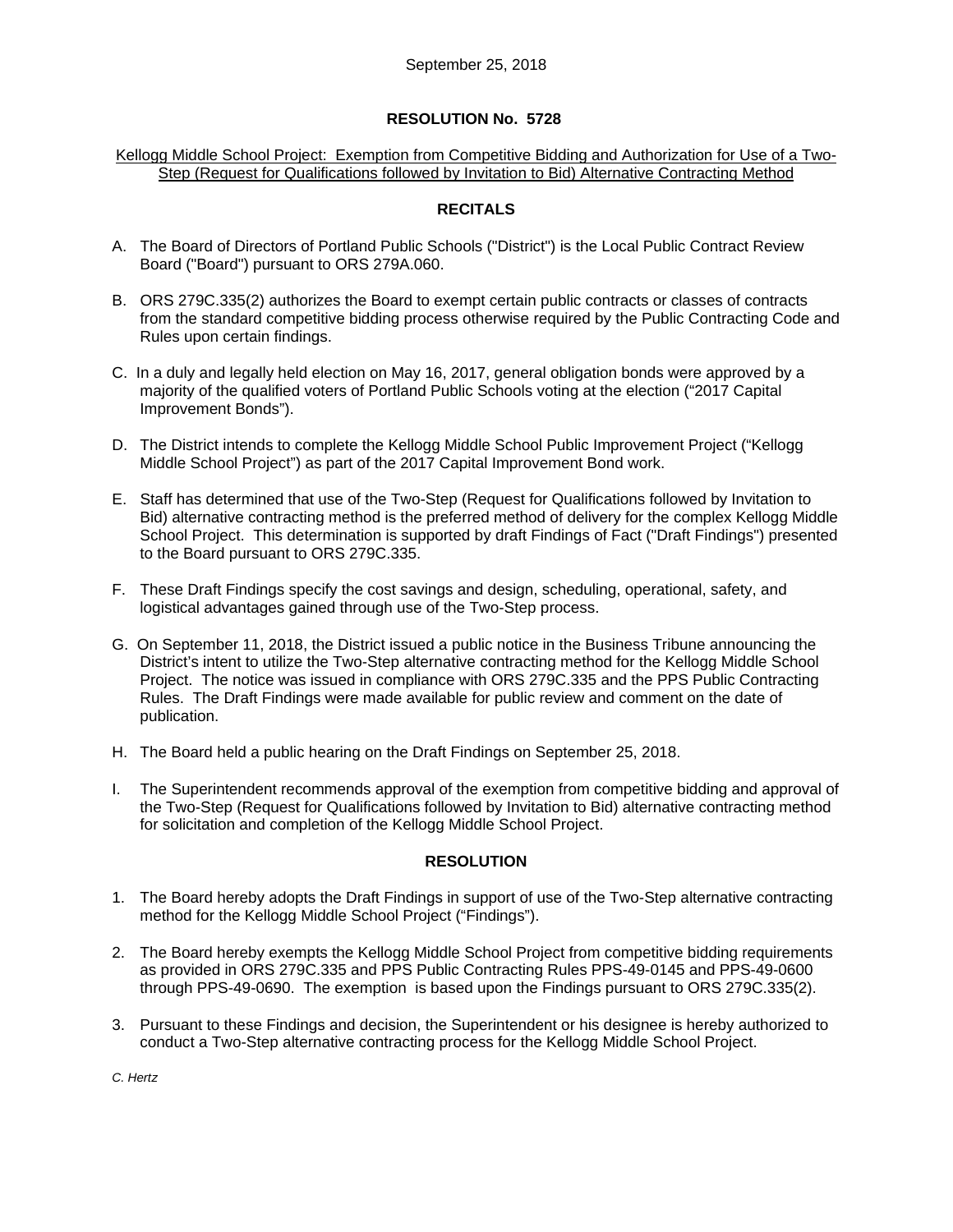### September 25, 2018 **RESOLUTION No. 5729**

Benson Polytechnic High School Modernization Project: Exemption from Competitive Bidding and Authorization for Use of a Construction Manager/ General Contractor Alternative Contracting Method

### **RECITALS**

- A. The Board of Directors of Portland Public Schools ("District") is the Local Public Contract Review Board ("Board") pursuant to ORS 279A.060.
- B. ORS 279C.335(2) authorizes the Board to exempt certain public contracts or classes of contracts from the standard competitive bidding process otherwise required by the Public Contracting Code and Rules upon certain findings.
- C. In a duly and legally held election on May 16, 2017, general obligation bonds were approved by a majority of the qualified voters of Portland Public Schools voting at the election ("2017 Capital Improvement Bonds").
- D. The District intends to begin the Benson Polytechnic High School Modernization Public Improvement Project ("Benson Modernization Project") as part of the 2017 Capital Improvement Bond work.
- E. Staff has determined that use of the Construction Manager/ General Contractor ("CM/GC") alternative contracting method is the preferred method of delivery for the complex Benson Modernization Project. This determination is supported by draft Findings of Fact ("Draft Findings") presented to the Board pursuant to ORS 279C.335.
- F. These Draft Findings specify the cost savings and design, scheduling, operational, safety, and logistical advantages gained through use of the CM/GC contracting method.
- G. On September 11, 2018, the District issued a public notice in the Business Tribune announcing the District's intent to utilize the CM/GC alternative contracting method for the Benson Modernization Project. The notice was issued in compliance with ORS 279C.335 and the PPS Public Contracting Rules. The Draft Findings were made available for public review and comment on the date of publication.
- H. The Board held a public hearing on the Draft Findings on September 25, 2018.
- I. The Superintendent recommends approval of the exemption from Competitive Bidding and approval of the CM/GC alternative contracting method for solicitation and completion of the Benson Modernization Project.

### **RESOLUTION**

- 1. The Board hereby adopts the Draft Findings in support of use of the CM/GC alternative contracting method for the Benson Modernization Project ("Findings").
- 2. The Board hereby exempts the Benson Modernization Project from competitive bidding requirements as provided in ORS 279C.335 and PPS Public Contracting Rules PPS-49-0145 and PPS-49-0600 through PPS-49-0690. The exemption is based upon the Findings pursuant to ORS 279C.335(2).
- 3. Pursuant to these Findings and decision, the Superintendent or his designee is hereby authorized to conduct a CM/GC alternative contracting process for the Benson Modernization Project.

*C. Hertz*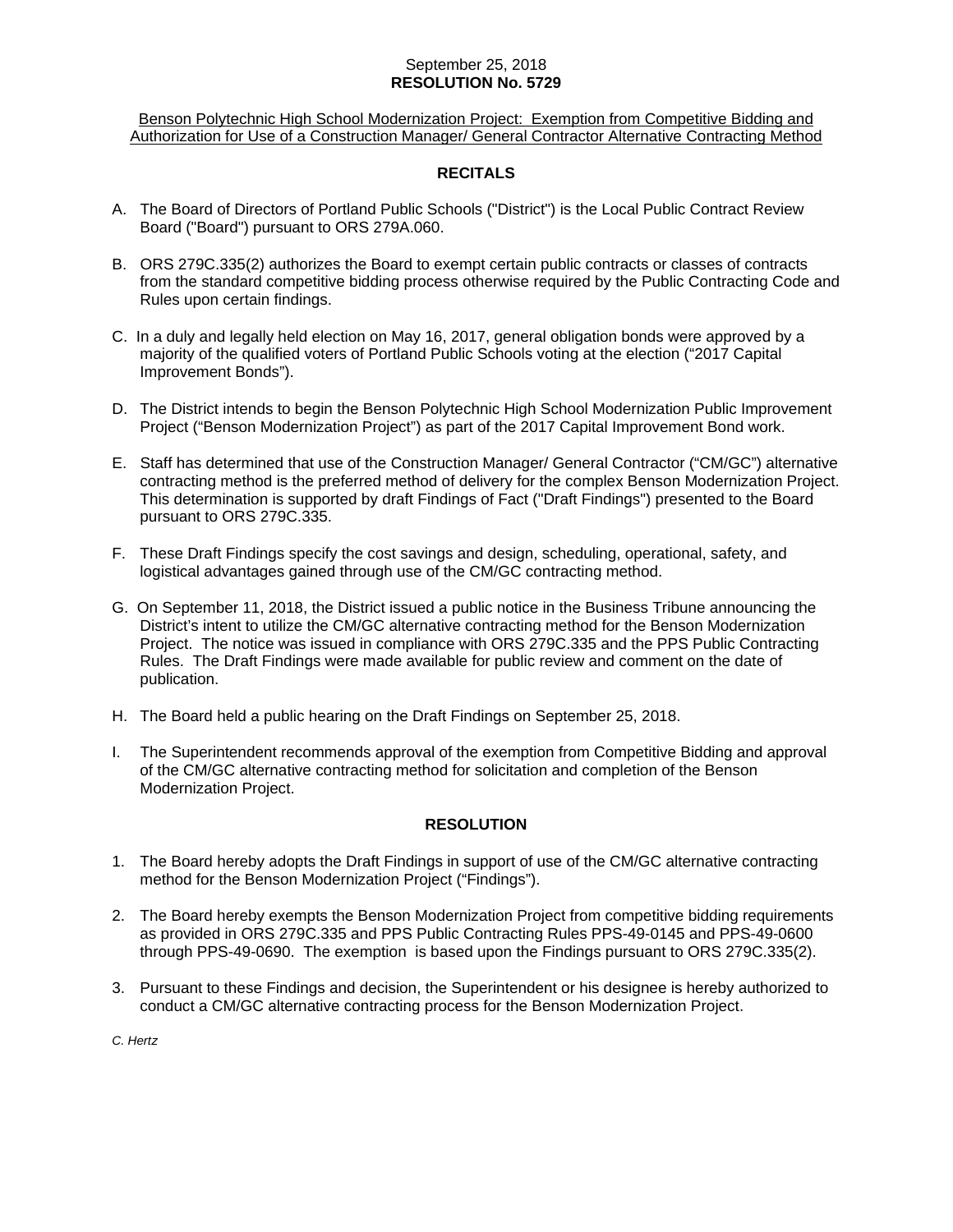#### September 25, 2018

### **RESOLUTION No. 5730**

#### Authorization for Off-Campus Activities

## **RECITAL**

Portland Public Schools ("District") Policy 6.50.010-P ("Off-Campus Activities") requires the Board of Education ("Board") consent to student out-of-state travel.

#### **RESOLUTION**

The Board has reviewed the request for out-of-state travel. All required documents have been submitted to the Risk Management Department. The Superintendent recommends that the Board consent to the student out-of-state travel for the below request:

| Date(s)         | School,<br>Course, and<br>Number of<br><b>Students</b>                                         | <b>Purpose of Travel</b>                                                            | <b>Travel Destination</b>              | <b>Estimated Cost</b>    |
|-----------------|------------------------------------------------------------------------------------------------|-------------------------------------------------------------------------------------|----------------------------------------|--------------------------|
| 9/28-9/30, 2018 | Lincoln High<br>School<br>Choir.<br>40 students                                                | <b>Choir Retreat</b>                                                                | Lewis River Campground                 | \$100 per student        |
| 9/28-/29, 2018  | Lincoln High<br>School<br><b>Cross</b><br>Country<br>19 students                               | Prepare for State Meet                                                              | Stanford Invitational,<br>San Jose, CA | \$180 per student        |
| 9/26/18         | Mt. Tabor<br>Middle<br>School 7 <sup>th</sup><br>Grade<br>Science<br>144 students              | Learn about 1980 Mt.<br>St. Helens Eruption                                         | Johnston Ridge<br>Observatory          | \$25 per student         |
| 9/27/18         | Mt. Tabor<br>Middle<br>School 7 <sup>th</sup><br>Grade<br>Integrated<br>Science<br>60 students | Education on eruption<br>causes and<br>consequences: Mt. St.<br>Helens              | Mt. St. Helens National<br>Monument    | \$25 per student         |
| 9/27/18         | Mt. Tabor<br>Middle<br>School 7 <sup>th</sup><br>Grade<br>Science<br>30 students               | Learn about the 1980<br>Mt. St. Helens Eruption<br>and impact on the<br>environment | Mt. St. Helens                         | \$25-\$26 per<br>student |

## **AUTHORIZATION FOR OFF-CAMPUS ACTIVITIES**